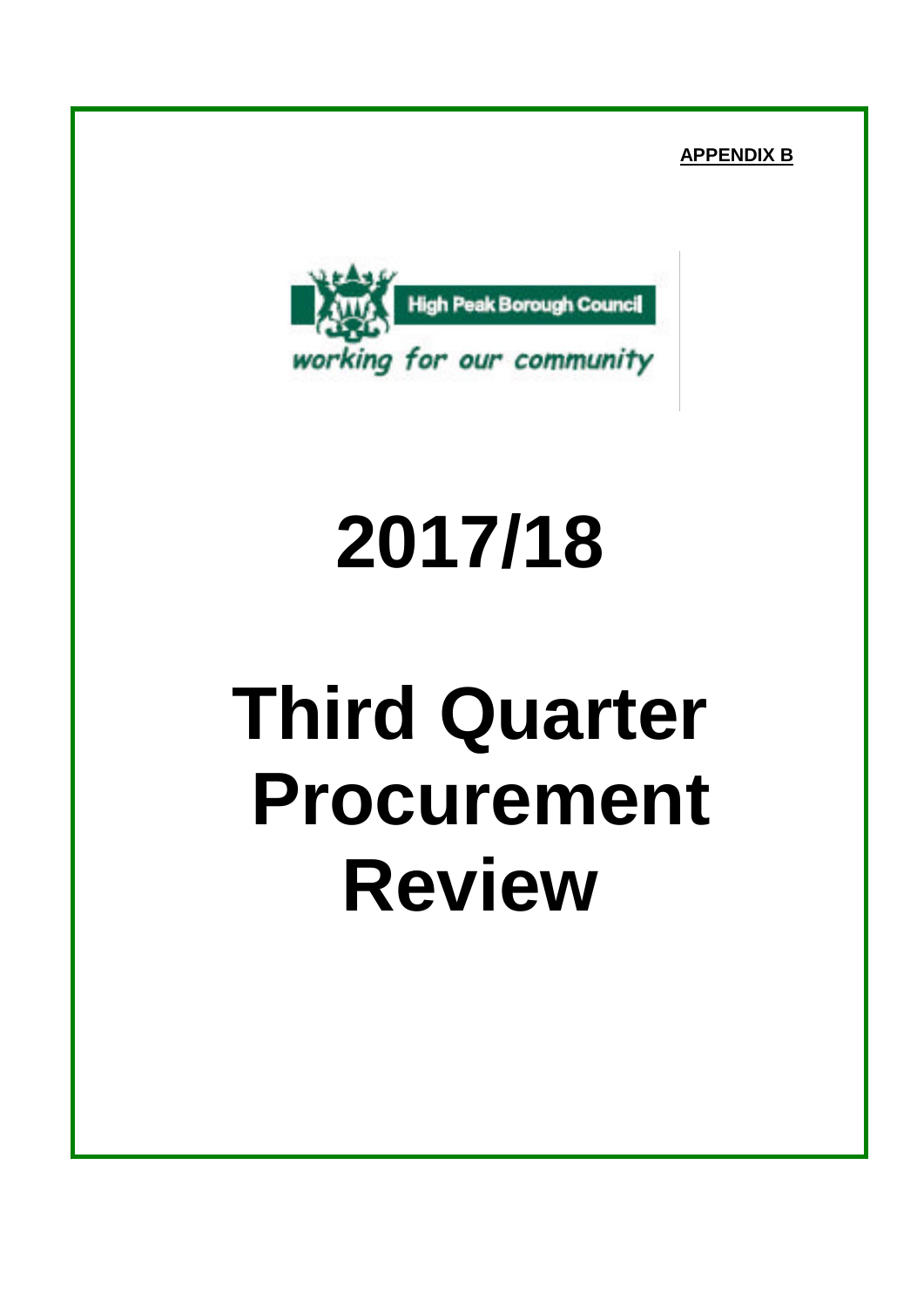#### **1. Introduction**

- 1.1 A key element of the financial savings included in the Council's Efficiency & Rationalisation Strategy is being met from the implementation of the Procurement Strategy which was originally agreed by Councillors in April 2014.
- 1.2 The strategy was developed to ensure that its objectives link closely with the Council's overall strategic vision and aims and objectives. The key actions in in the strategy included:
	- Delivery of cashable efficiency savings to support the Efficiency & Rationalisation Strategy by tendering, retendering and renegotiating of contracts.
	- Development and embedding a professional procurement unit of excellence to deliver on going efficiency savings for the Councils
	- Revising Financial and Procurement Procedure Rules to support transparency, timeliness of contract award and greater control
	- Expanding the usage of electronic procurement systems for works as appropriate
	- Increasing the levels of spend covered by the contract
	- Implementation of e-tendering
	- Supporting the local economy by increasing the number of procurement opportunities advertised and adoption of a local business concordat
- 1.3 Significant progress has been made since April 2014, in conjunction with the external support of the Alliance Transformation partner Northgate Information Solutions. The reliance on this external support ended when a new procurement staffing structure was implemented as part of the service review process. This enabled new working initiatives to be implemented, including the integration of the creditors function into procurement which ensures that the 'purchase to pay cycle' is robust and able to meet the demands of efficiency and performance targets.
- 1.4 Additionally, the introduction of new systems and electronic processes now enables the Council to be fully compliant in accordance with Transparency Code and Public Contract Regulations requirements – with all procurement opportunities over £5,000 now openly advertised.
- 1.5 The Procurement Procedure Rules have been recently updated and the updated Procurement Strategy is scheduled for presentation during 2017/18.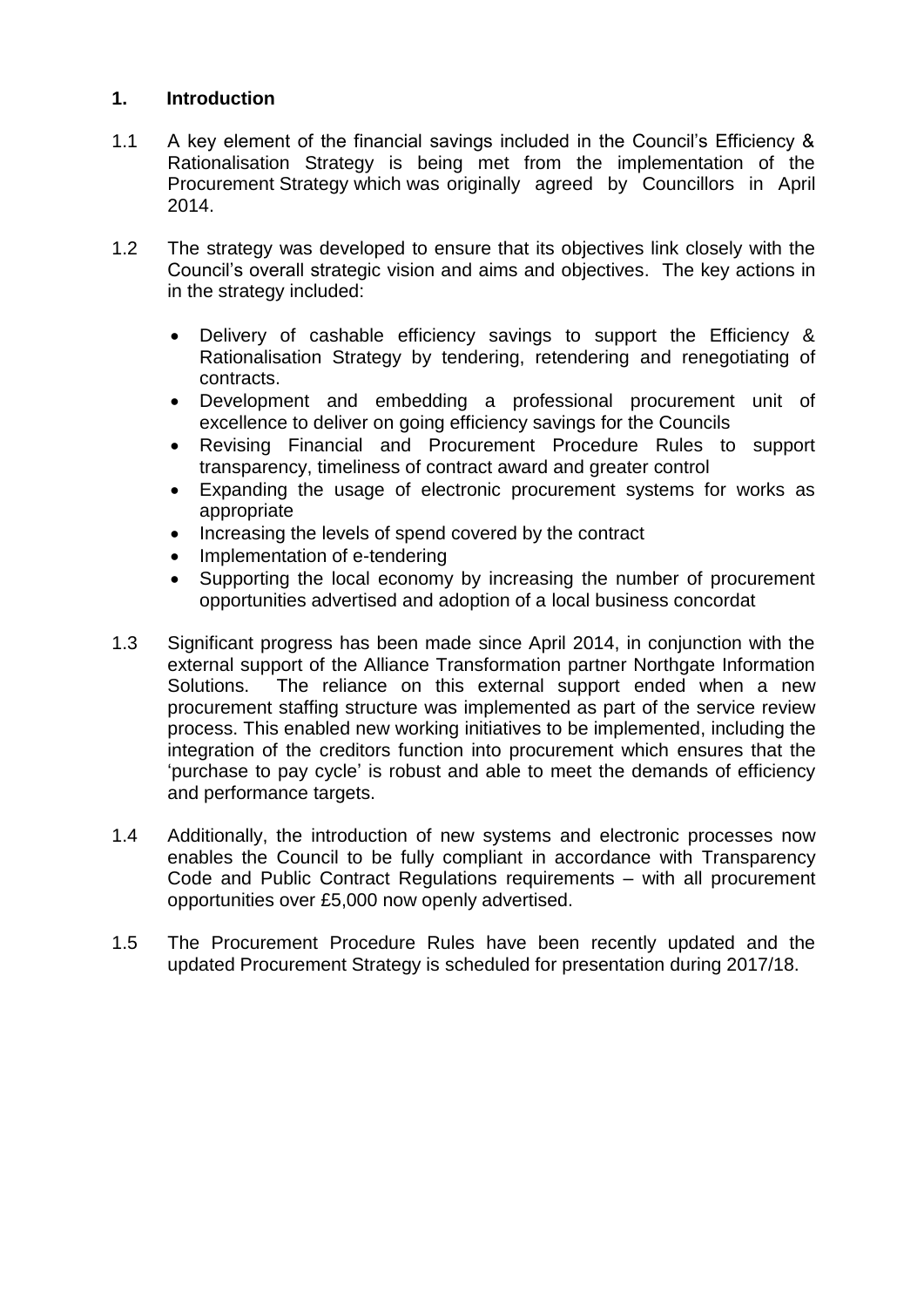#### **2. Third Quarter Completed Procurements**

2.1 The activity supported by the procurement function for the third quarter October - December 2017 is summarised below:

| <b>Third Quarter</b>                                     | <b>High Value</b><br>( > £172,000) | <b>Low Value</b><br>$(E172,000)$ | <b>Total</b>  |
|----------------------------------------------------------|------------------------------------|----------------------------------|---------------|
| <b>HPBC Only</b><br><b>JOINT (HP/SM)</b><br><b>TOTAL</b> |                                    | 17<br>21                         | 18<br>4<br>22 |

- 2.2 Annex A provides details of the 22 procurement exercises reviewed and completed during Quarter 3.
- 2.4 As a result of procurement activity, at the end of Quarter 3, cashable savings of £16,000 (£6,000 HRA) have been achieved to date, which have been offset against the efficiency programme.
- 2.5 A number of one-off procurement exercises have also taken place which may result in savings against overall budget. This will be assessed when reviewing overall expenditure and undertaking a comparison against budget to identify where budgets can be reduced due to procurement activity.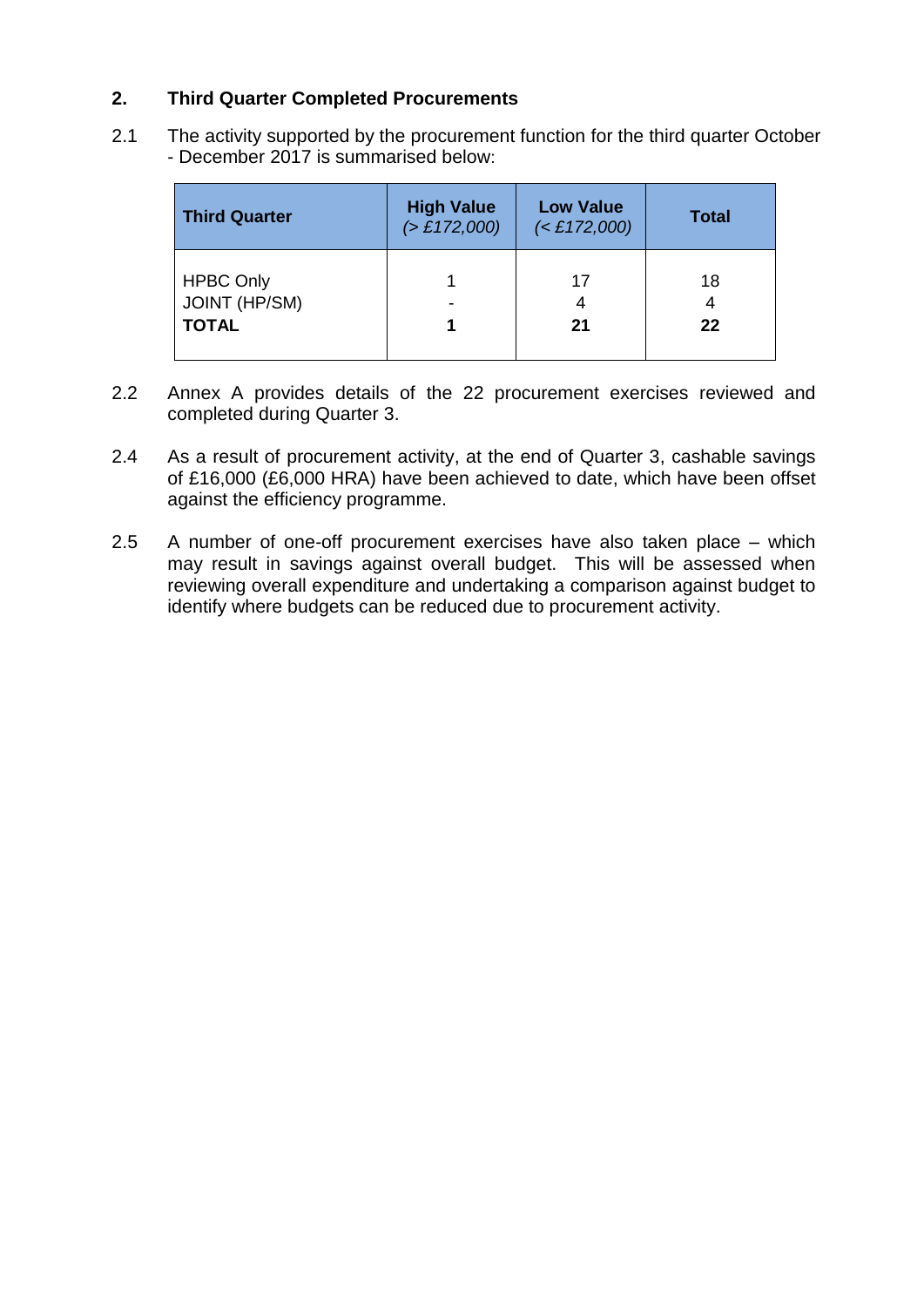#### **3. 2017/18 Procurement Forward Plan**

3.1 The table below details the number of exercises which fall into either low or high value (profiled over full contract term) scheduled for completion in 2017/18.

| 2017/18 Activity     | <b>High Value</b><br>( > £172,000) | <b>Low Value</b><br>$(E172,000)$ | <b>Total</b> |  |
|----------------------|------------------------------------|----------------------------------|--------------|--|
| <b>HPBC Only</b>     | 6                                  | 34                               | 40           |  |
| <b>JOINT (HP/SM)</b> | 5                                  | 24                               | 29           |  |
| <b>TOTAL</b>         | 11                                 | 58                               | 69           |  |

In addition to the above, there are 75 listed entries brought forward from previous years (for review and completion for both HPBC and SMDC combined).

- 3.2 Some of the more significant 'high level' procurement activity that is scheduled for delivery in 2017/18 includes:-
	- Pavilion Gardens Operating Concession Contract
	- Facilities Management Contract
	- Leisure Centre Management
	- CCTV Maintenance and Monitoring Arrangements
	- Elections Printing and Canvass Services
	- Electrical Inspections and Services HRA Housing Properties
	- Gas Servicing & Maintenance HRA Housing Properties
	- Construction Materials Supply
	- Sub-contractor framework Minor Works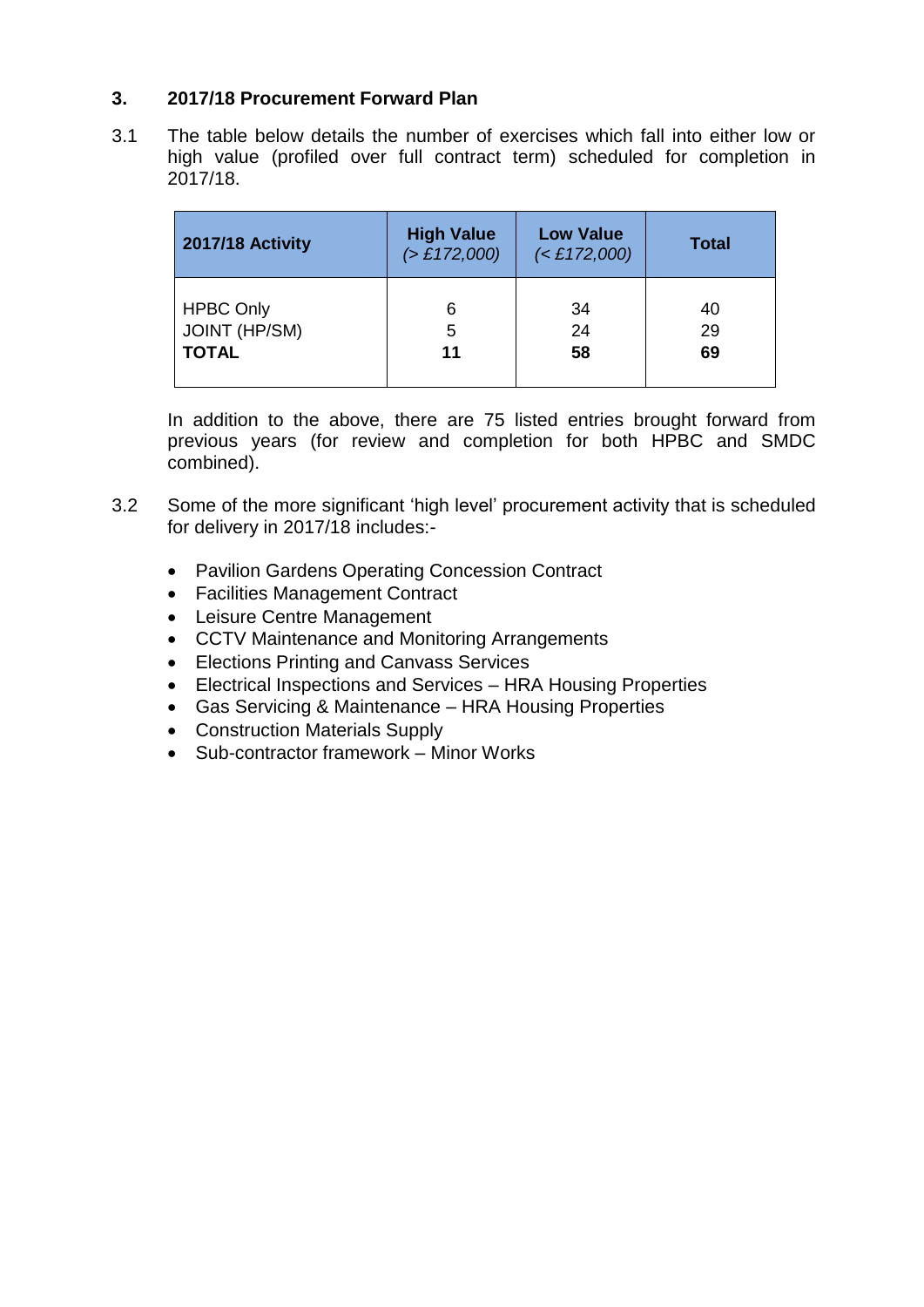#### **4. Procurement Performance**

- 4.1 This section reports on the Council performance in terms of procurement activity and the payment of suppliers.
- 4.2 Performance for the second quarter is highlighted below:

| <b>Performance Indicator</b>                              | <b>Target</b> | <b>Performance at</b><br>31st December<br>2017 |
|-----------------------------------------------------------|---------------|------------------------------------------------|
| % of Procurement Activity on Forward<br>Plan              | 65%           | 67%                                            |
| Annual contract spend as % of gross<br>expenditure budget | 72%           | 72%                                            |
| % of invoices paid within 30 days                         | 95%           | 96%                                            |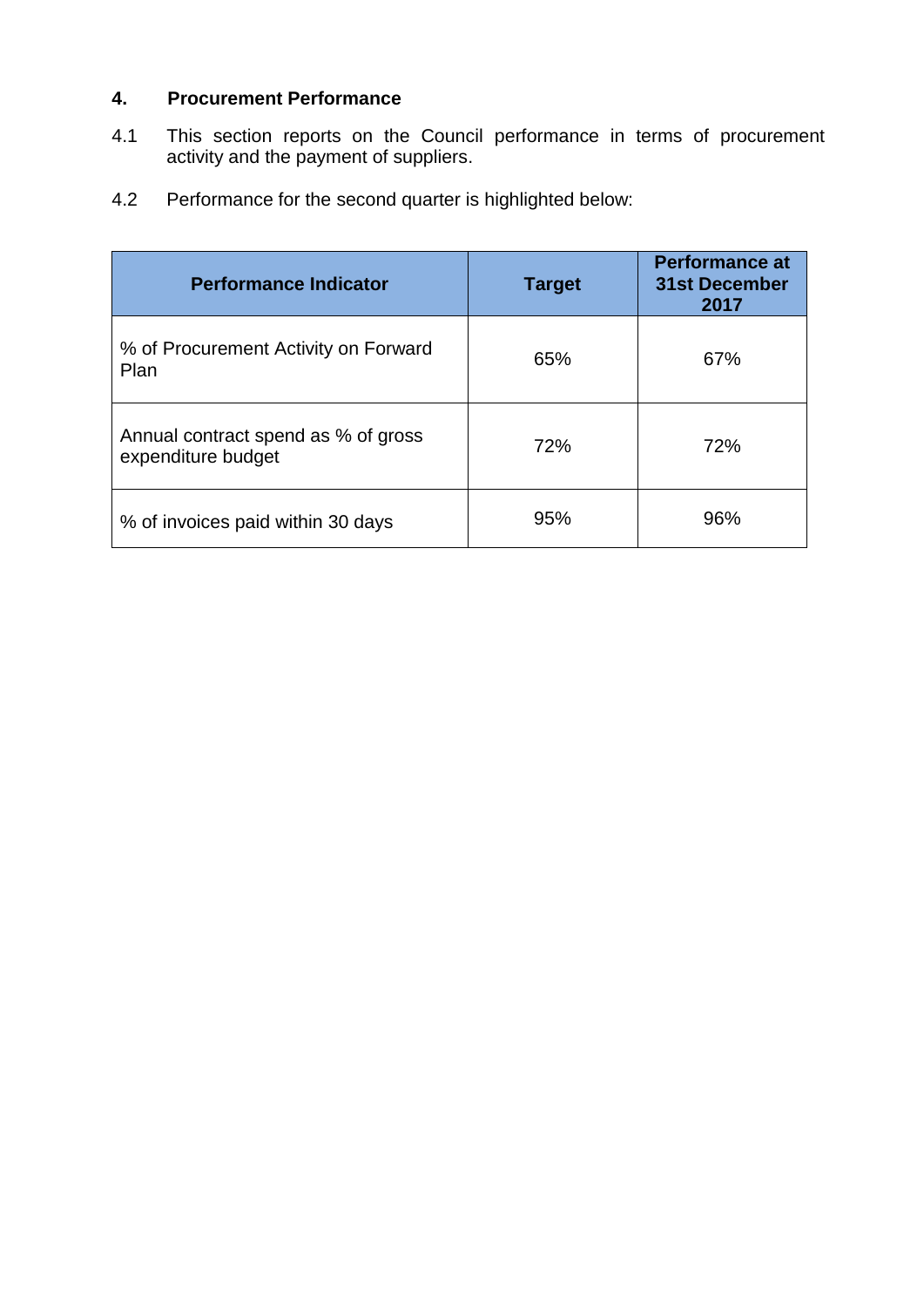### **ANNEX A**

## **Third Quarter Procurement Activity Completed**

| Auth        | <b>Contract Title</b>                                                     | <b>Contract</b><br><b>Description</b>                                                                                                                                                                                    | <b>Recurring</b><br>or One-off<br>contracts | <b>Service Area</b>                     | <b>Contract</b><br><b>Awarded To</b>                 | <b>Term</b><br><b>YRS</b> | <b>TCV</b> (inc<br>exts) |
|-------------|---------------------------------------------------------------------------|--------------------------------------------------------------------------------------------------------------------------------------------------------------------------------------------------------------------------|---------------------------------------------|-----------------------------------------|------------------------------------------------------|---------------------------|--------------------------|
|             | <b>High Value (&gt;172,000)</b>                                           |                                                                                                                                                                                                                          |                                             |                                         |                                                      |                           |                          |
| <b>HPBC</b> | Gas servicing and<br>Solid Fuel Service<br>Contract                       | Servicing and<br>maintenance of gas<br>appliances/solid<br>fuel appliances                                                                                                                                               | Recurring                                   | Assets<br>Compliance HRA                | <b>Liberty Gas</b><br>Group                          | $\overline{4}$            | 1,487,726                |
|             | Low Value (<£172,000)                                                     |                                                                                                                                                                                                                          |                                             |                                         |                                                      |                           |                          |
| <b>HPBC</b> | <b>Estate Regeneration</b><br><b>Funding Consultancy</b>                  | Funding allocated<br>for Estate<br>Regeneration, -<br>appointment of<br>Consultancy to<br>deliver options and<br>proposals for use of<br>the funding against<br><b>HPBC Housing</b><br>Estate areas upto<br>£150,000 TCV | One-off                                     | <b>Assets Capital</b>                   | Michael Dysons<br>Associates and<br><b>BDP Group</b> | 1                         | 150,000                  |
| <b>HPBC</b> | Radon - Installation of<br>remediation<br>equipment in HPBC<br>Properties | The Installation of<br><b>Radon Reduction</b><br>equipment to<br>include items such<br>as sumps to reduce<br>the radon readings<br>in effected<br>properties.                                                            | Recurring                                   | Assets HRA<br>Compliance                | <b>NSJ Contractors</b>                               | 1                         | 100,000                  |
| <b>HPBC</b> | Radon Monitoring<br>(Winter Testing)<br>surveys and lab<br>analysis       | The monitoring of<br>Radon readings in<br>effected areas to<br>include the<br>installation,<br>removal and lab<br>analysis of the<br>readings taken over<br>a three month<br>period.                                     | Recurring                                   | Assets HRA<br>Compliance                | <b>Broadlands</b>                                    | 1                         | 76,000                   |
| <b>HPBC</b> | Sylvan Car Park<br>works                                                  | Car park<br>Refurbishment                                                                                                                                                                                                | One-off                                     | <b>Assets Capital</b>                   | Alliance Group<br><b>Solutions Limited</b>           | $\mathbf{1}$              | 64,988                   |
| <b>HPBC</b> | <b>Mobility Scooter</b><br>Store - Sheltered<br>Accommodation HP          | <b>Bespoke Scooter</b><br>Store supplied and<br>installed at various<br>sheltered blocks                                                                                                                                 | One-off                                     | Assets HRA<br>Capital                   | R & S Tonks Ltd                                      | $\mathbf{1}$              | 53,847                   |
| <b>HPBC</b> | Alarm Equipment<br>Maintenance                                            | Required for<br>sheltered<br>accommodation.                                                                                                                                                                              | Recurring                                   | Customer<br>Services Housing<br>Tenancy | Tunstall<br>Healthcare (UK)<br>Ltd                   | $\overline{2}$            | 43,566                   |
| <b>HPBC</b> | <b>Assisted Living</b><br>Maintenance<br>Contract (for HPBC<br>Carelink)  | Support and<br>Maintenance<br>contract for<br>Carelink<br><b>Community Alarm</b><br>Equipment                                                                                                                            |                                             |                                         |                                                      |                           |                          |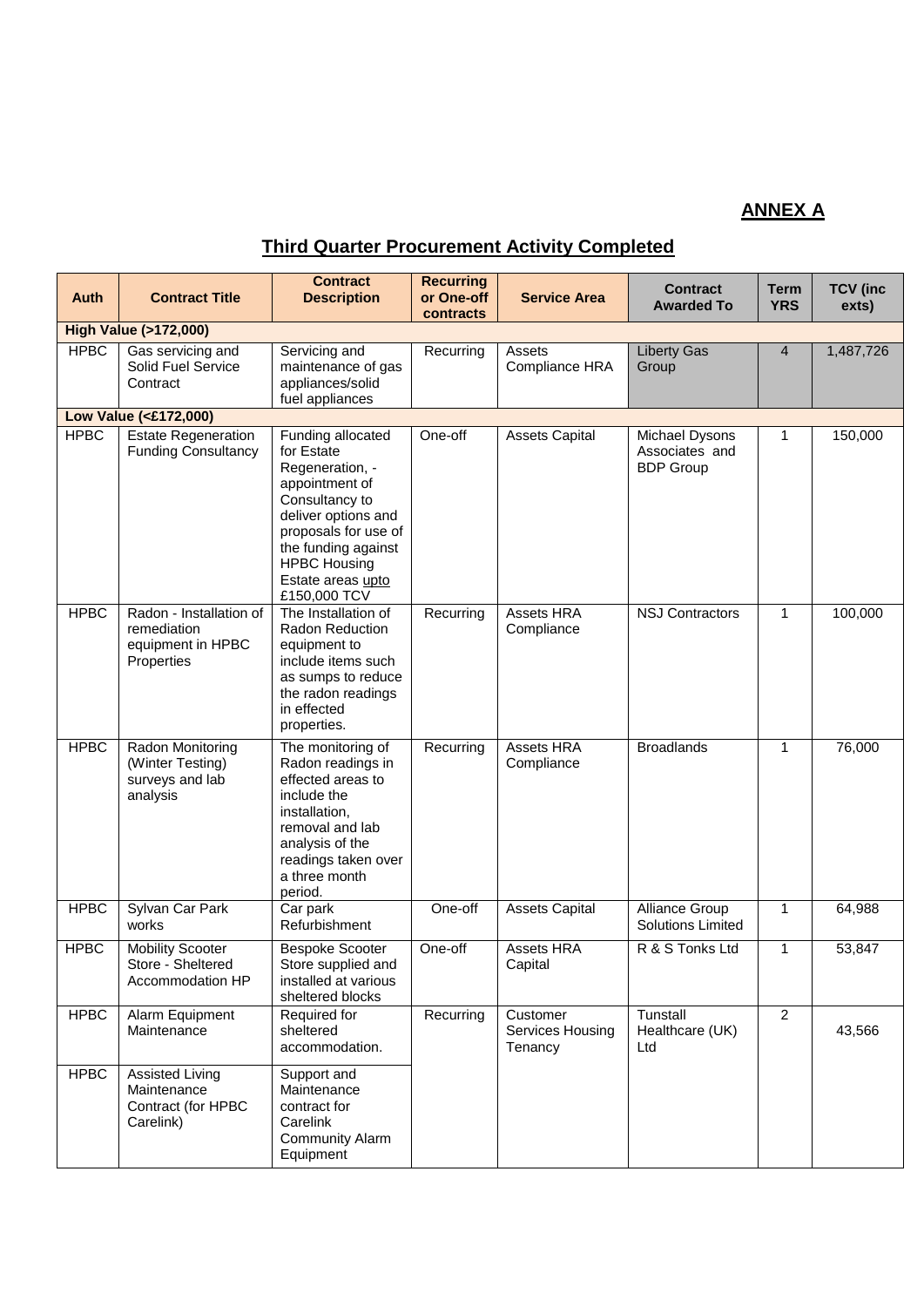| <b>Auth</b> | <b>Contract Title</b>                                                                   | <b>Contract</b><br><b>Description</b>                                                                                                                                                       | <b>Recurring</b><br>or One-off<br>contracts | <b>Service Area</b>                                               | <b>Contract</b><br><b>Awarded To</b>              | <b>Term</b><br><b>YRS</b> | <b>TCV</b> (inc<br>exts) |
|-------------|-----------------------------------------------------------------------------------------|---------------------------------------------------------------------------------------------------------------------------------------------------------------------------------------------|---------------------------------------------|-------------------------------------------------------------------|---------------------------------------------------|---------------------------|--------------------------|
| <b>HPBC</b> | Radon Gas<br>Consultant                                                                 | Specialist Radon<br>consultant required<br>to provide<br>assessments &<br>implementation to<br>meet government<br>advice                                                                    | One-off                                     | Assets HRA<br>Compliance                                          | <b>NSJ</b>                                        | $\mathbf{1}$              | 28,762                   |
| <b>HPBC</b> | <b>Gladstone Street</b><br>Walkway - Water<br>Ingress                                   | Remedial Works to<br>prevent water<br>ingress at 66-80A<br>Gladstone Street,<br>Glossop. The<br>works are of a<br>specialist nature as<br>they affect the<br>existing waterproof<br>coating | One-off                                     | <b>Assets Capital</b>                                             | <b>Liquid Roofing</b><br>Ltd                      | $\mathbf{1}$              | 25,418                   |
| <b>HPBC</b> | <b>Victoria Halls</b><br><b>Feasibility Study</b>                                       | Consultancy<br>Appointment                                                                                                                                                                  | One-off                                     | Democratic &<br>Community -<br>Democratic<br>Services             | <b>Purcell Miller</b><br><b>Triton LLP</b>        | $\mathbf{1}$              | 19,780                   |
| <b>HPBC</b> | <b>Measured Surveys</b>                                                                 | At Fairfield View<br>Buxton, & Winster<br>Mews                                                                                                                                              | One-off                                     | Assets HRA<br>Compliance                                          | Michael Dyson<br>Associates Ltd                   | $\mathbf{1}$              | 15,500                   |
| <b>HPBC</b> | Knee Rails in Manor<br>Park                                                             | Refurbishment of<br>Knee rails in Manor<br>Park Glossop High<br>Peak                                                                                                                        | One-off                                     | Operational<br>Services -<br>Horticulture                         | Woods Ltd                                         | $\mathbf{1}$              | 13,358                   |
| <b>HPBC</b> | Legal Support<br>requirement for<br><b>Planning Hearing</b>                             | Advocacy at Hogs<br>yard planning<br>hearing, Whaley<br><b>Bridge High Peak</b>                                                                                                             | One-off                                     | Legal & Election<br><b>Services</b>                               | <b>Kings Chambers</b>                             | $\mathbf{1}$              | 11,250                   |
| <b>HPBC</b> | Viability Assessment                                                                    | Viability<br>assessment in<br>relation to<br>Buckingham Hotel                                                                                                                               | One-off                                     | Regulatory<br>Services -<br>Planning &<br><b>Building Control</b> | Cushman and<br>Wakfield<br>(Via HCA<br>Framework) | $\mathbf{1}$              | 2,500                    |
| <b>HPBC</b> | Five Year Housing<br>Land Supply update                                                 | The information is<br>required to support<br>the Council in<br>forthcoming<br>planning appeal<br>work.                                                                                      | One-off                                     | Regeneration                                                      | <b>Urban Vision</b>                               | $\mathbf{1}$              | 2,316                    |
| <b>HPBC</b> | Communal Laundry<br>Service - Payments<br>(Coin meters)                                 | <b>Communal Laundry</b><br>services payments                                                                                                                                                | One-off                                     | Customer<br>Services Housing<br>Tenancy                           | Goodman Sparks                                    | $\mathbf{1}$              | 300                      |
| <b>HPBC</b> | Servicing &<br>Maintenance of<br><b>Ground Source Heat</b><br>Pump at Cromford<br>Court | <b>Servicing Ground</b><br>Source Heat Pump<br>at Cromford Court<br>(included in main<br>contract above)                                                                                    | Recurring                                   | Assets<br>Compliance                                              | <b>Liberty Gas</b><br>Group                       | $\overline{2}$            | $\mathbf{r}$             |